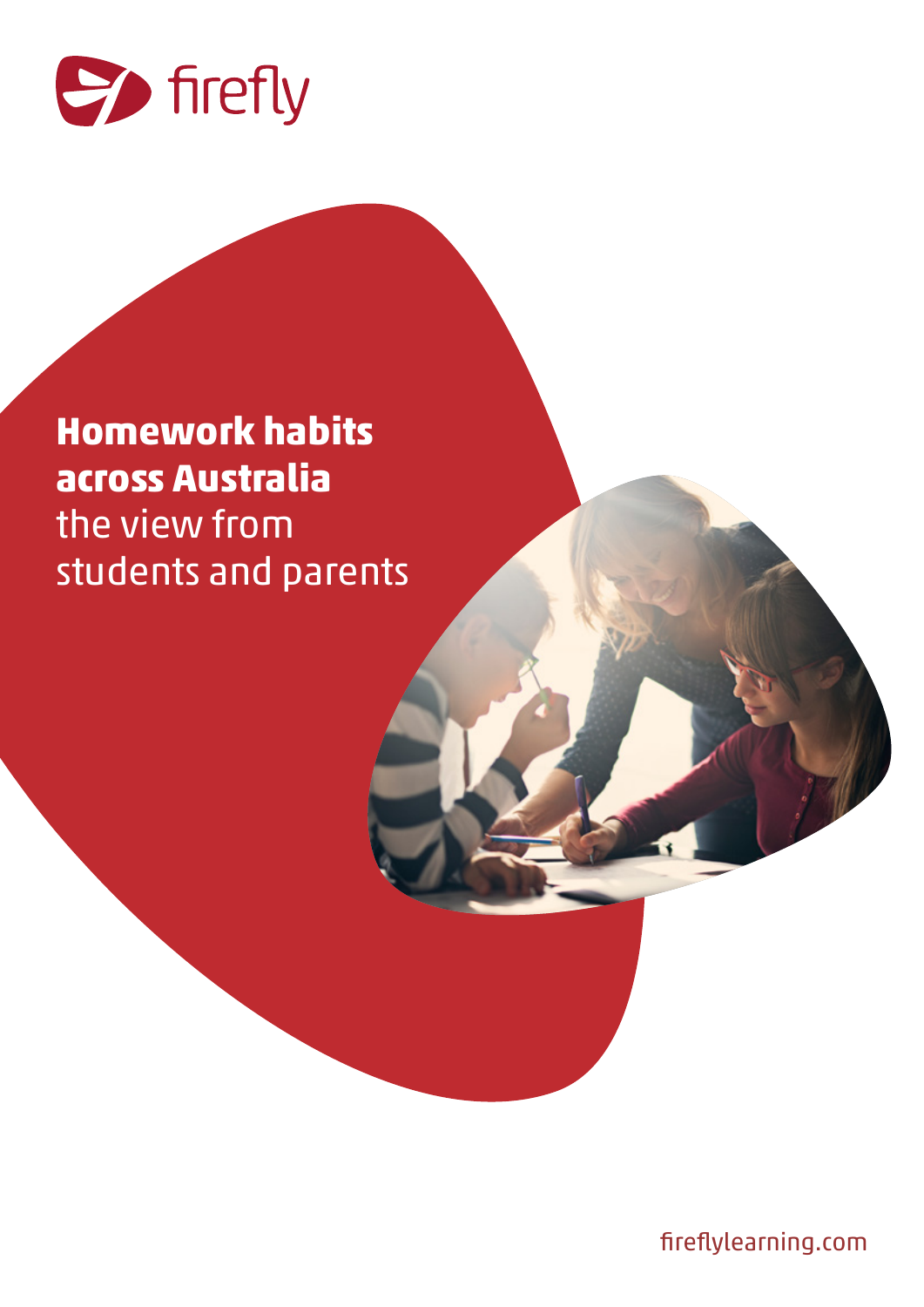### **Introduction**

Central to the concept of improving education for students is collaborative working between students, their parents and their school. As learning does not stop when a student exits the school gates, homework is an integral pillar of the overall education they receive and so in order to fulfil their true potential, teachers' and parents' ongoing involvement with homework, be it supportive or instructive, is vital.

Equally important to homework's effectiveness is parents' ability to see how it fits into the bigger picture and for communication to flow in both directions. And although technology is often criticised for distracting students from their work, particularly at home, its effective application can help create elegant and inclusive learning solutions to these challenges, removing the binary default of completing a task in exchange for a mark. With greater oversight and transparency, students can be better assessed and their specific needs supported in a more efficient way.

### **Learning does not stop when a student exits the school gates**

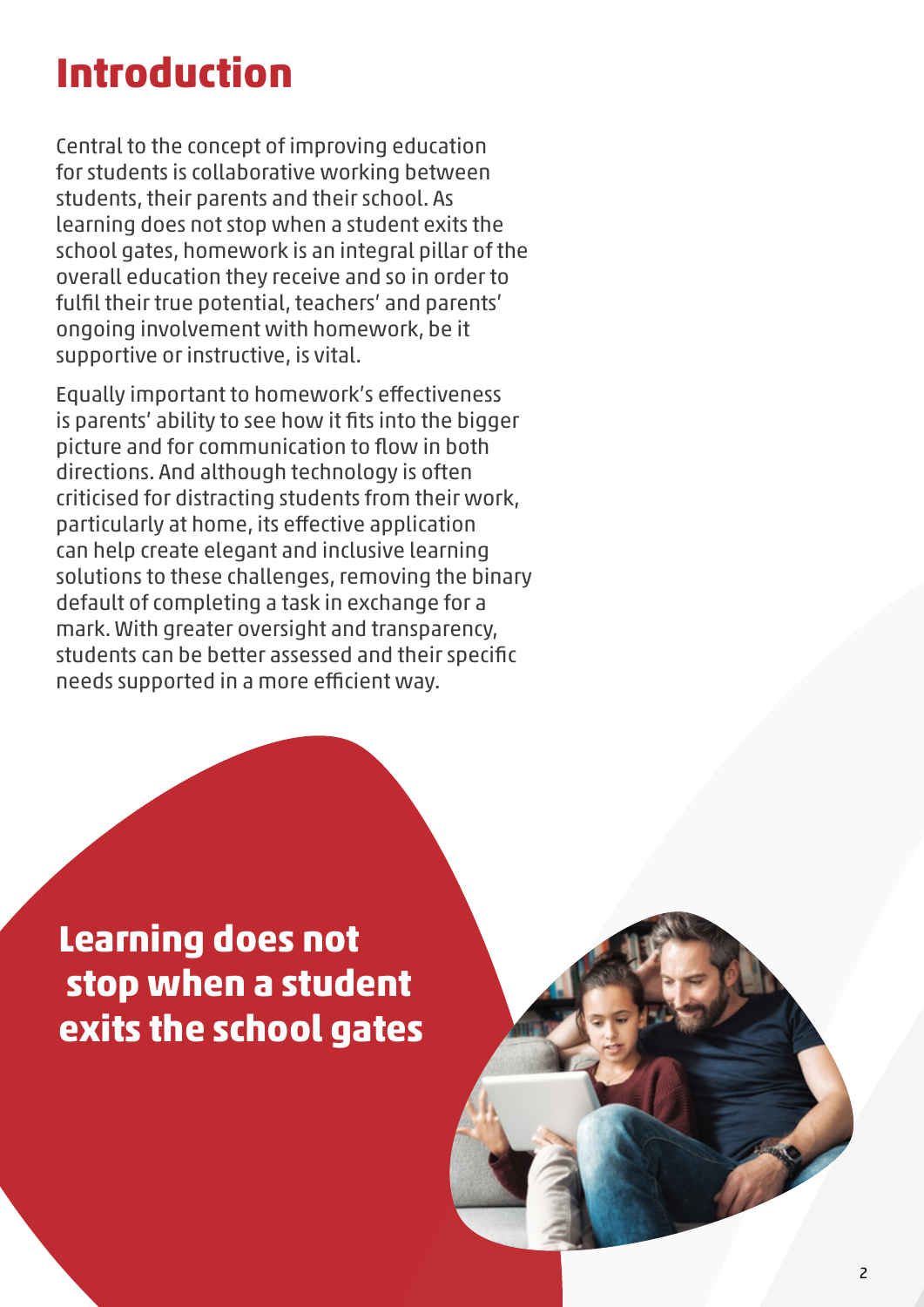# **The picture for parents across Australia**

A recent survey carried out through a collaboration between Firefly and Pureprofile established the barriers that stand in the way of completing homework assignments from the perspective of both parent and student, as well as the real reasons underpinning not meeting homework deadlines versus the excuse given to teachers. When asked 'How hard is it to ensure your child completes their homework?', **15.5%** of parents with female students and **11.5%** of parents with male students said 'very hard', while a further **16%** and **18.6%**, respectively, said that as working parents it is difficult for them to find the time to enforce homework.

#### **HOW HARD IS IT TO ENSURE YOUR CHILD COMPLETES THEIR HOMEWORK?**

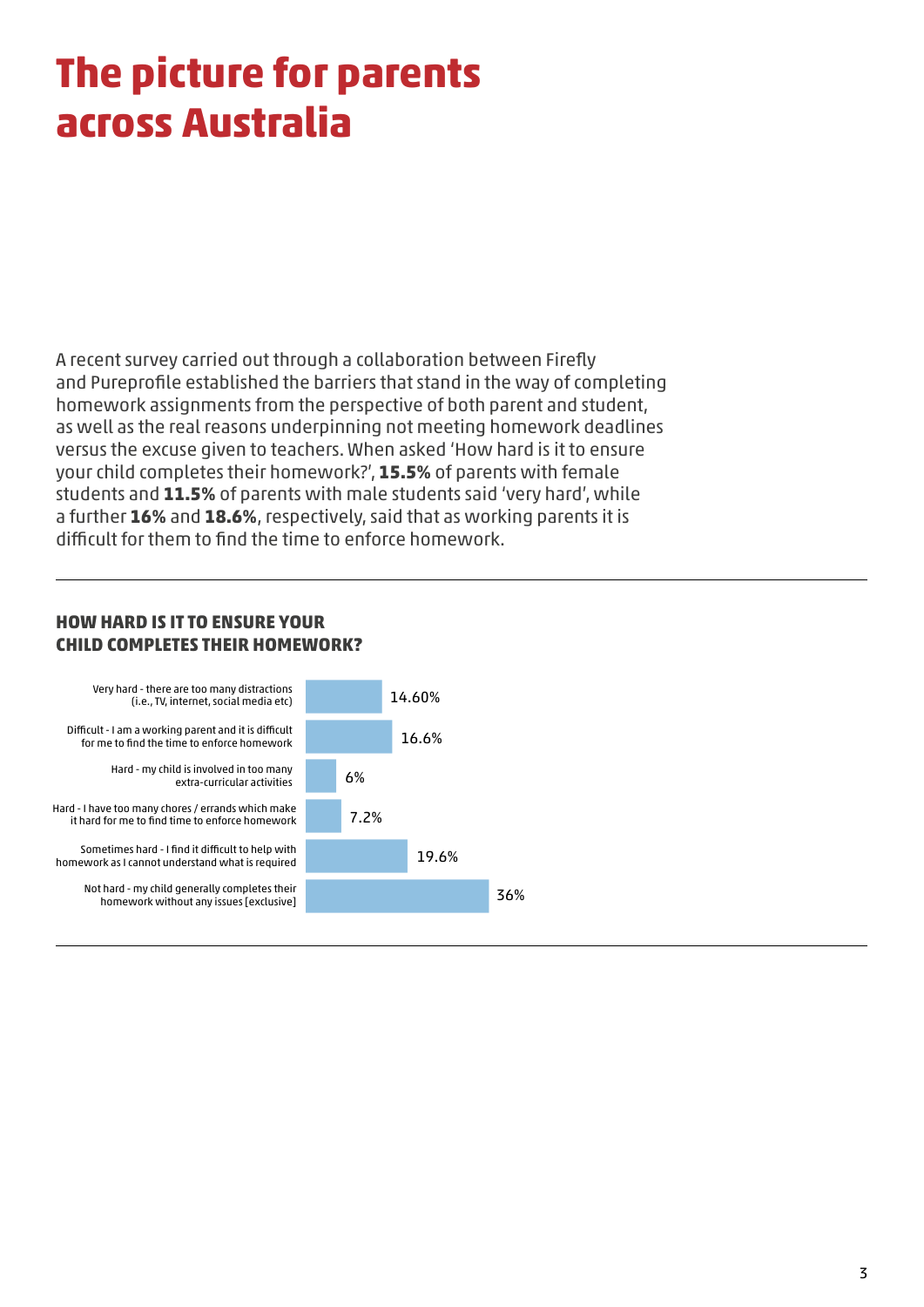Regional differences were discovered in terms of the answers given to this question with **39%** in New South Wales (NSW) answering 'very hard' (**19.5%**) or 'difficult' (**19.5%**) compared to just **12.6%** and **14.4%**, respectively (**27% total**) in Victoria (VIC)). Conversely, **39.6%** of parents in VIC did not find it hard to get children to do their homework, as opposed to **25.0%** in NSW.

|                                                                       | <b>NSW</b> | <b>VIC</b> | <b>OLD</b>     | <b>SA</b>      | <b>WA</b>    | <b>ACT</b>              | <b>TAS</b>     | <b>NT</b>    | <b>Total</b> |
|-----------------------------------------------------------------------|------------|------------|----------------|----------------|--------------|-------------------------|----------------|--------------|--------------|
| Very hard - there are too                                             | 25         | 14         | 13             | 6              | 10           | $\mathbf{0}$            | 4              | $\mathbf{1}$ | 73           |
| many distractions (i.e., TV, internet,<br>social media etc)           | 19.50%     | 12.60%     | 14.00%         | 9.20%          | 13.50%       | 0.00%                   | 21.10%         | 33.30%       | 14.60%       |
| Difficult - I am a working parent                                     | 25         | 16         | 16             | 10             | 15           | $\mathbf{1}$            | $\mathbf{0}$   | 0            | 83           |
| and it is difficult for me to find<br>the time to enforce homework    | 19.50%     | 14.40%     | 17.20%         | 15.40%         | 20.30%       | 14.30%                  | 0.00%          | 0.00%        | 16.60%       |
| Hard - my child is involved in too                                    | 10         | 6          | 5              | 3              | 5            | $\mathbf{1}$            | $\mathbf 0$    | 0            | 30           |
| many extra-curricular activities                                      | 7.80%      | 5.40%      | 5.40%          | 4.60%          | 6.80%        | 14.30%                  | 0.00%          | 0.00%        | 6.00%        |
| Hard - I have too many chores /                                       | 12         | 8          | $\overline{7}$ | $\overline{4}$ | $\mathsf{Z}$ | $\mathbf{0}$            | 3              | 0            | 36           |
| errands which make it hard for me<br>to find time to enforce homework | 9.40%      | 7.20%      | 7.50%          | 6.20%          | 2.70%        | 0.00%                   | 15.80%         | 0.00%        | 7.20%        |
| Sometimes hard - I find it difficult                                  | 24         | 23         | 16             | 13             | 15           | $\mathbf{1}$            | 5              | $\mathbf{1}$ | 98           |
| to help with homework as I<br>cannot understand what is required      | 18.80%     | 20.70%     | 17.20%         | 20.00%         | 20.30%       | 14.30%                  | 26.30%         | 33.30%       | 19.60%       |
| Not hard - my child generally                                         | 32         | 44         | 36             | 29             | 27           | 4                       | $\overline{7}$ | $\mathbf{1}$ | 180          |
| completes their homework<br>without any issues [exclusive]            | 25.00%     | 39.60%     | 38.70%         | 44.60%         | 36.50%       | 57.10%                  | 36.80%         | 33.30%       | 36.00%       |
| <b>Total</b>                                                          | 128        | 111        | 93             | 65             | 74           | $\overline{\mathbf{z}}$ | 19             | 3            | 500          |
|                                                                       | 100.00%    | 100.00%    | 100.00%        | 100.00%        | 100.00%      | 100.00%                 | 100.00%        | 100.00%      | 100.00%      |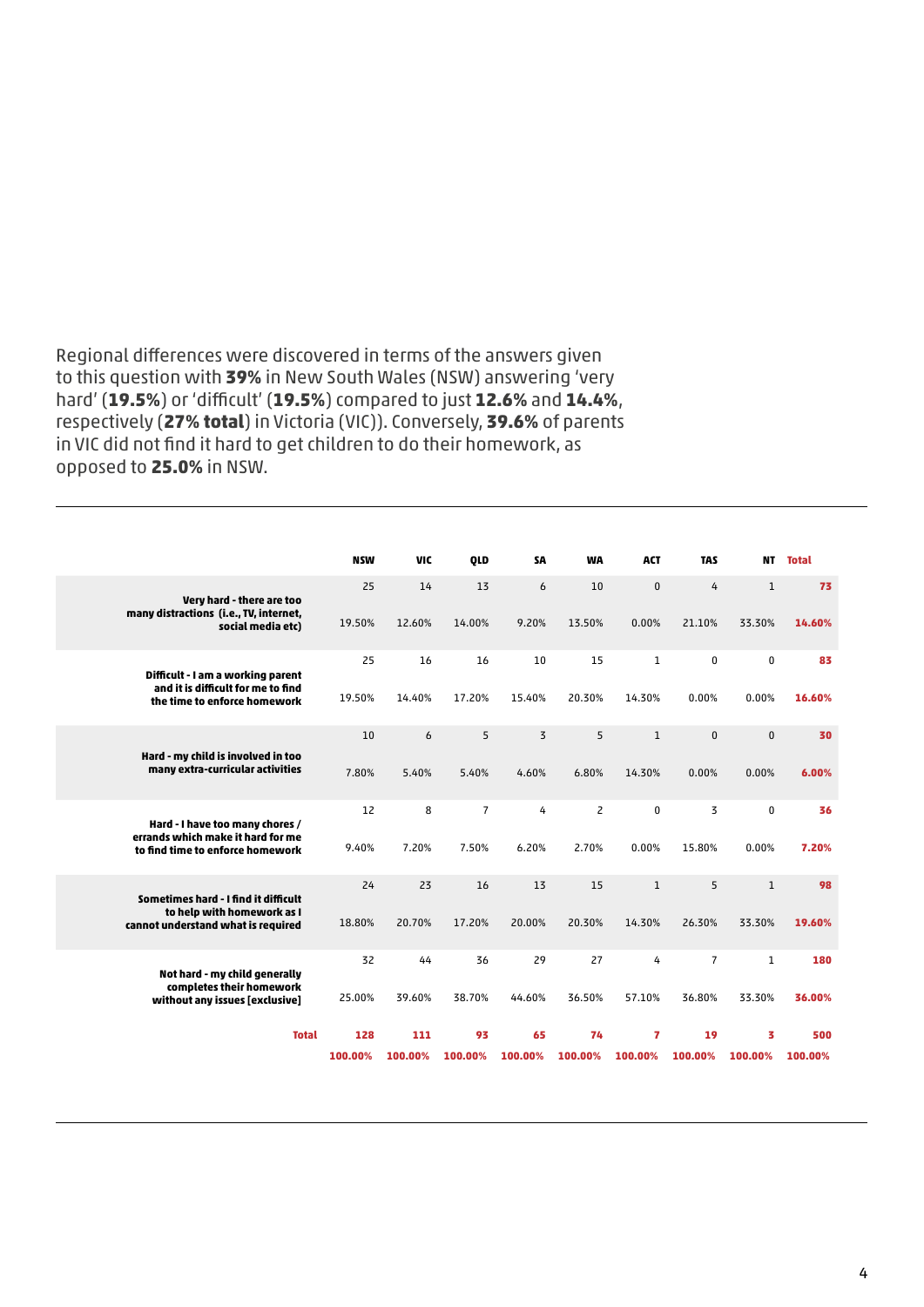## **Real excuse versus excuse given**

One of the most likely reasons for a child not completing their homework was that they didn't know how to do it (**18.6%** of boys and **22.5%** of girls nationwide; **21.6%** in total)



However, this rarely if ever translates into the excuse then given to a child's teachers (despite being a go-to excuse for **31.6%** of their parents a generation or so earlier), with most (**31.8%**) telling their teacher that they had simply forgotten to do it.

'I had too much homework and couldn't do it all' was the second most common answer to this question with **23.0%** of students of both genders giving this answer

#### **WHAT EXCUSE WOULD YOU GIVE YOUR TEACHER WHEN YOU HAVEN'T DONE YOUR HOMEWORK?**

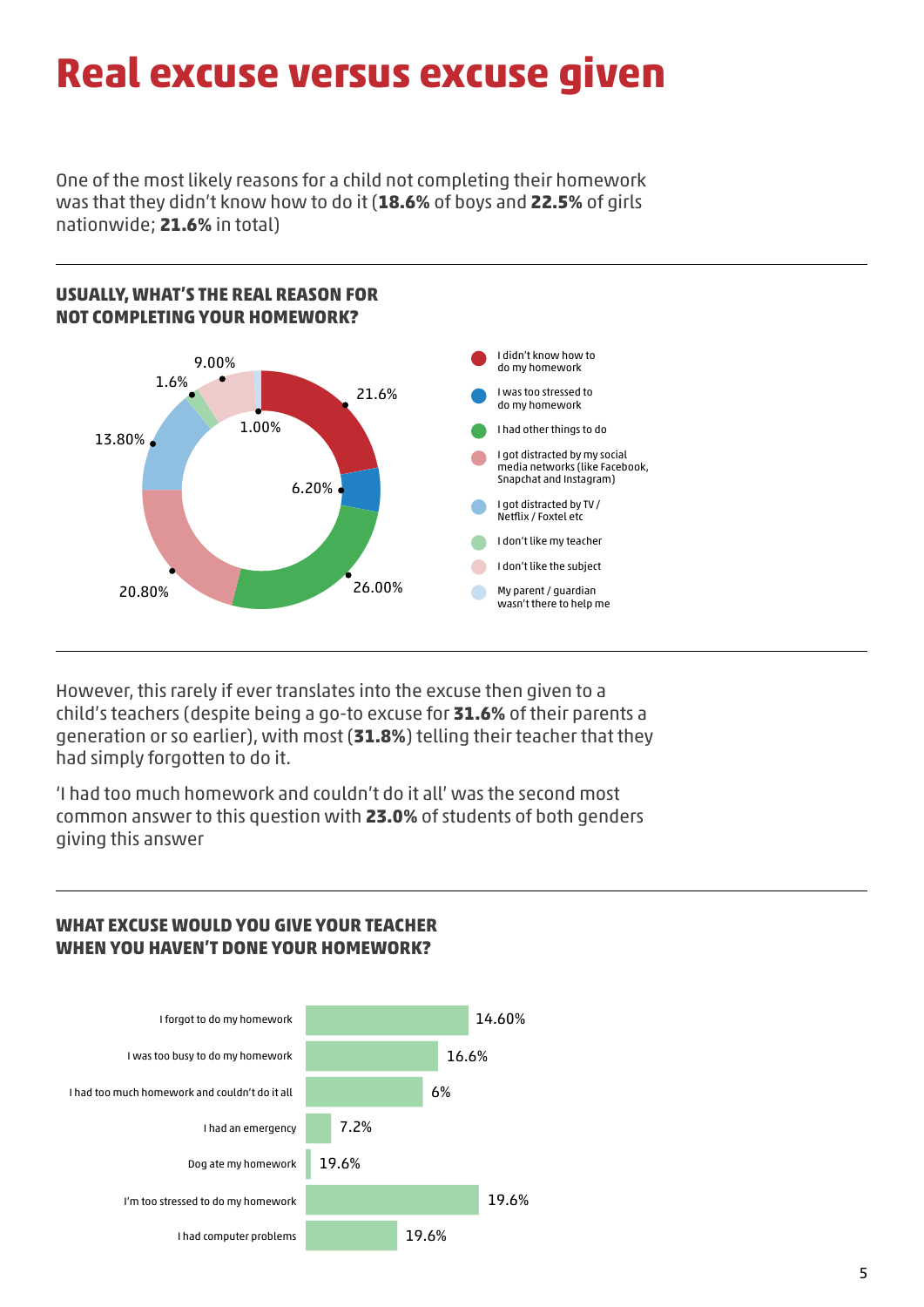# **The picture for parents across Australia**

The age of students was also found to play a part in terms of the excuses given to their teacher when they have not done their homework. Forgetfulness appeared to be a trait for younger children with **41.5%** and **40.9%** of 11- and 12-year olds using this as an excuse, respectively, whereas once a student reached the age of 16, receiving too much homework becomes the main concern, with **32.7%** using this an excuse; the main justification in this age group. Being too busy was the most common reason for 13-year olds missing homework deadlines (**24.7%**), while forgetfulness seems to return at the ages of 14 and 15 (selected by **27.7%** and **28.0%** of respondents, respectively).

However, when pushed to provide the actual reasons behind noncompletion of homework, it was clear that the perils of social media reared their head the older the child gets. 'I had other things to do' was the most selected answer among 11-, 12-, and 14-year olds, while 'I didn't know how to do it' was the number one interference among 13 year olds, and social media distractions are the biggest interruption for 15 and 16 year olds.

#### **USUALLY, WHAT'S THE REAL REASON FOR NOT COMPLETING YOUR HOMEWORK (AGE GROUPS, 11-16)**

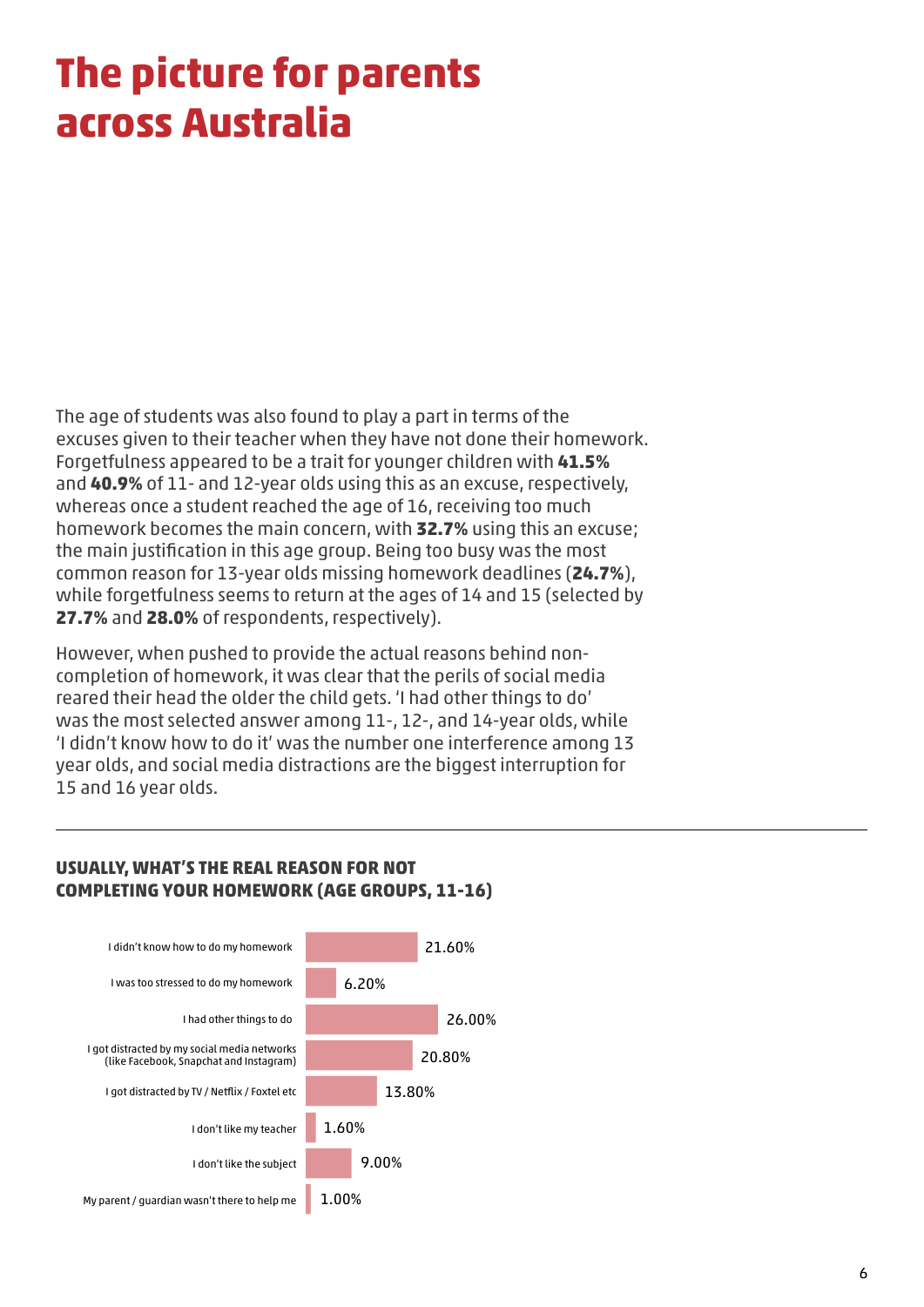**Being too busy was the most common reason for 13-year olds missing homework deadlines**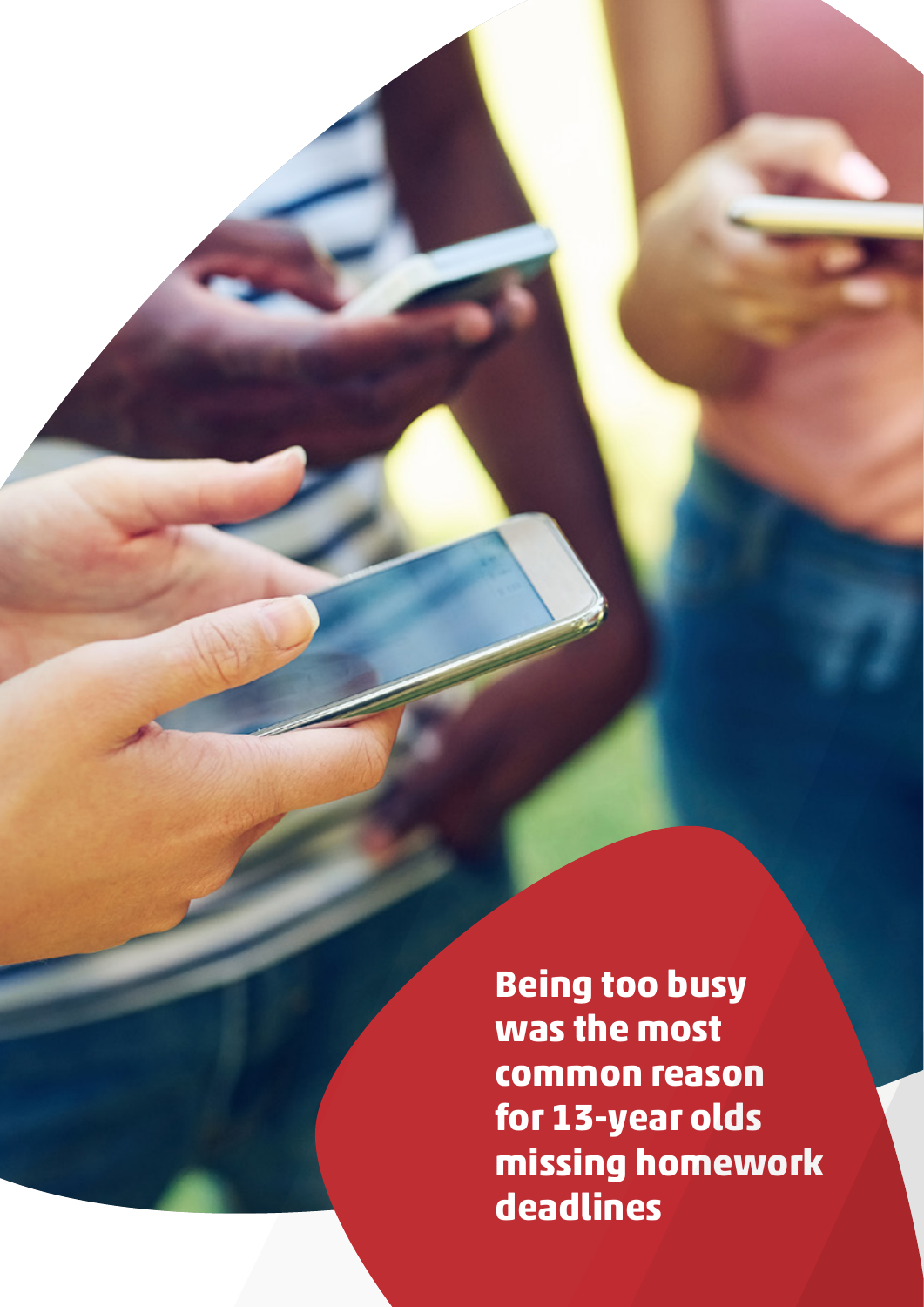# **Competing for attention**

The survey's findings underline that undisciplined use of technology can be a hindrance across the age brackets with distractions from social media (i.e. Facebook, Snapchat and Instagram) and TV/Netflix/Foxtel etc accounting for **34.6%** of all non-completion of homework, at **20.8%** and **13.8%**, respectively



#### **USUALLY, WHAT'S THE REAL REASON FOR NOT COMPLETING YOUR HOMEWORK?**

The overwhelming finding from our research was that external distractions (be it technological, from social media, television, or something else — 'I had other things to do') are driving a wedge between students and getting their homework completed on time. In total, **60.6%** of the children surveyed found ways to spend their time doing something other than their homework.

As technology plays an ever-more significant part in the lives of young people, the traditional, transactional approach to sending a student home with physical bits of homework is becoming more and more at odds with their lives outside the classroom. With many other elements of our lives enriched by technology, and smart devices central to how young people organise their time and communicate, there are clear opportunities for technology to improve the efficiency of the setting and completion of homework.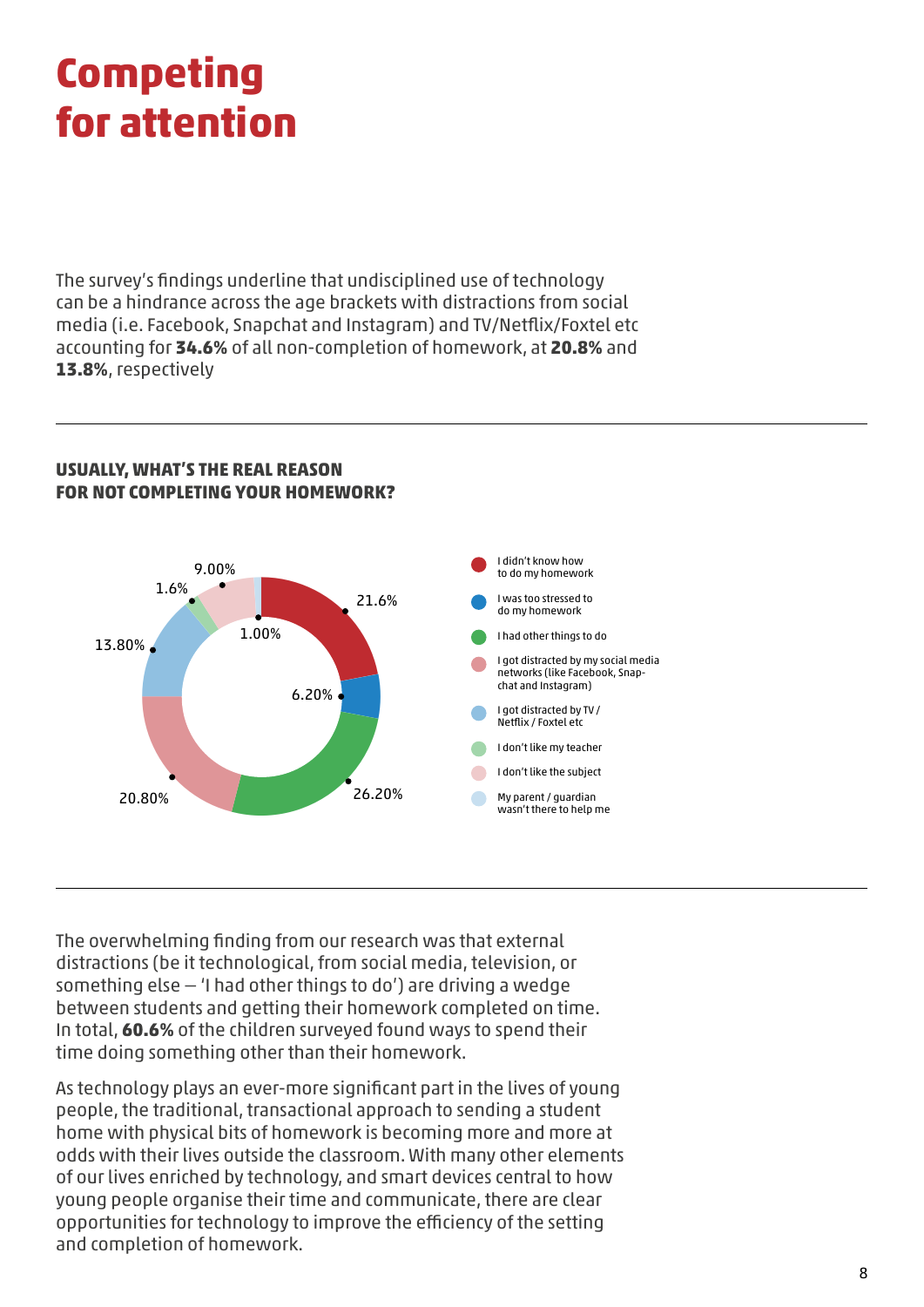## **Technology as the solution**

While our research highlights that technology is responsible for large swathes of missed homework across Australia, it could also be the prime solution, with online teaching tools supporting student empowerment and motivation through organising their own workloads and working at their own pace, underpinned by ongoing parental and teacher support. In addition, a disciplined use of technology can help immerse parents in their child's learning experiences, allowing them to become 'expert tutors' once they are also first-hand users. In turn, this helps them to nurture students to understand its wealth of benefits.

These trends pertaining to lack of confidence and time when undertaking homework tasks could be arrested through smarter technology use. Online learning tools can help students with their deadlines, organisation, submission of homework and the specific resources they need. Through empowering students to work in a bespoke way at their own pace, and with all the resources they need at their fingertips, this new way of working is more likely to find successful adoption among students.

**A disciplined use of technology can help immerse parents in their child's learning experiences**

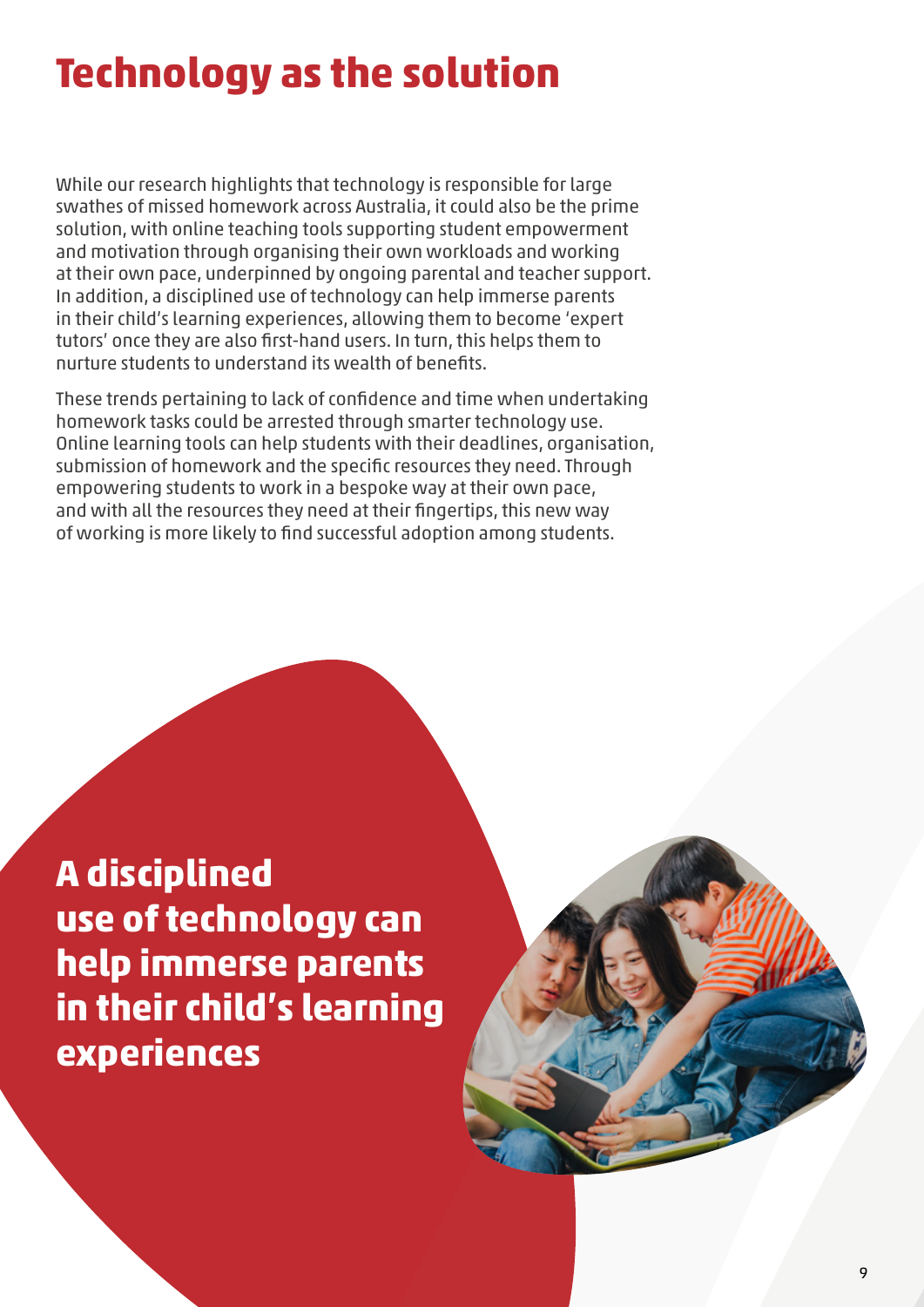With this in mind, the fact that homework no longer needs to be a binary operation of the teacher setting it and the student handing it in when online learning tools are introduced to the conversation should also offer hope to parents everywhere. Technology can enable teachers to deliver formative feedback on each iteration of work that is submitted, thus guiding students through their mistakes or successes. One consequence of increasing student confidence and relevance when it comes to homework would likely be a knock-on effect on hand in levels.

By developing a one-to-one personalised learning conversation with students, motivation that once may have been lacking could emerge, leading students to respond positively and hand more homework in on time and, by the same token, teachers can easily identify those students requiring assistance or an extra challenge. A process of ongoing selfassessment, such as utilising a rubric that allows students, parents and teachers to continuously appraise the quality of homework and determine whether they are on the right track can keep everyone on the same page and empowers parents to be expert tutors at home.

Overall, a tool with discoverable resources, which provides structure and creates a joined up conversation between teachers, students and parents can ultimately provide a truly transparent and engaging homework solution, letting students work with familiar technology and in their own way.

*500 parents and their children, proportionally representative sample across Australia, field work May 2018*

**Homework no longer needs to be a binary operation of the teacher setting it and the student handing it in**